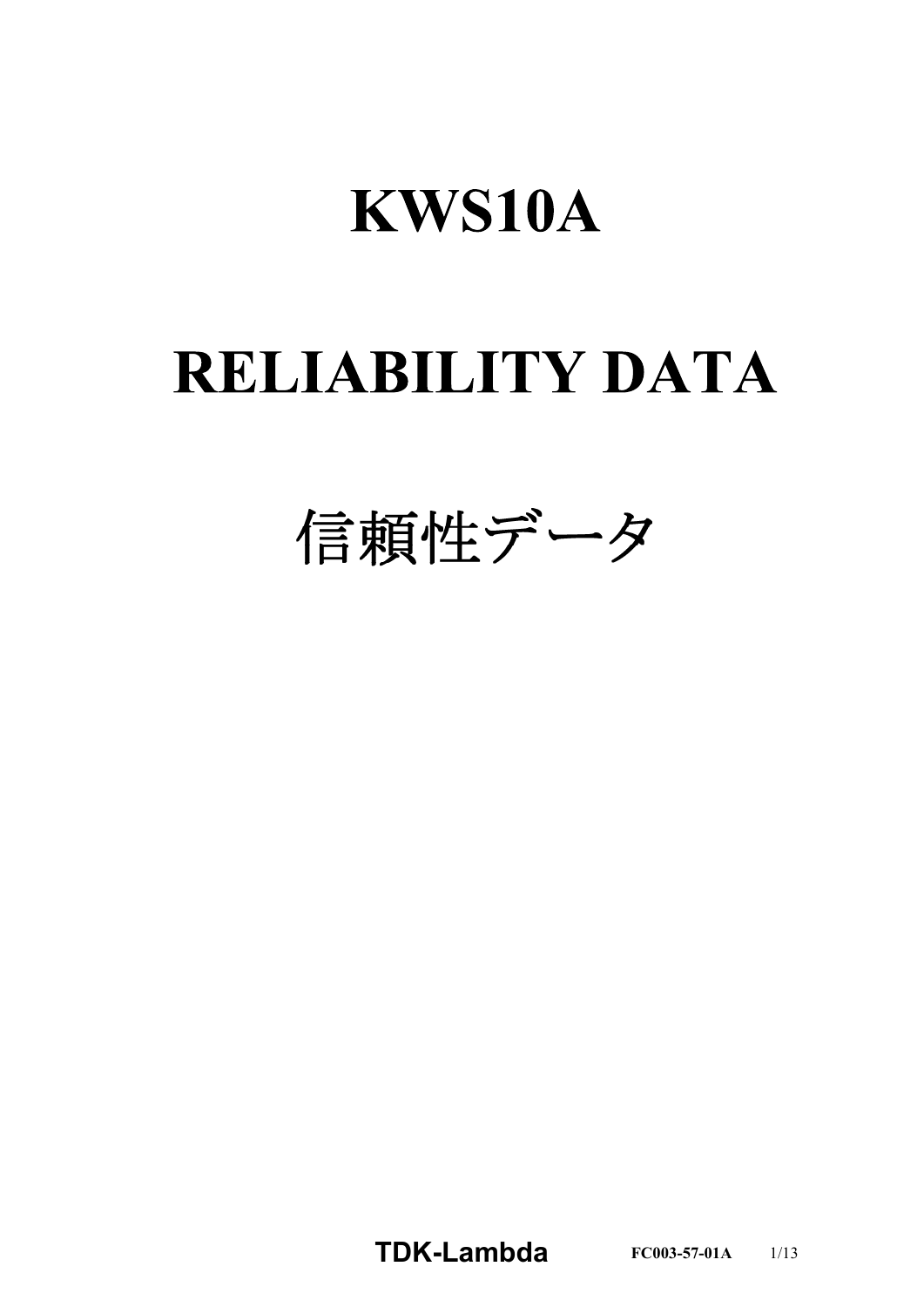## **INDEX**

#### PAGE

|                                                                         | $3 - 4$ |
|-------------------------------------------------------------------------|---------|
| 2. 部品ディレーティング Component Derating ………………………………………                        | $5 - 7$ |
| 3. 主要部品温度上昇值 Main Components Temperature Rise $\triangle$ T List ……………… | 8       |
| 4. 電解コンデンサ推定寿命計算値 Electrolytic Capacitor Lifetime …………………               | 9       |
| 5. アブノーマル試験 Abnormal Test …………………………………………………                           | 10      |
|                                                                         | 11      |
| 7. ノイズシミュレート試験 Noise Simulate Test ………………………………………                      | 12      |
| 8. 熱衝擊試験 Thermal Shock Test ………………………………………………………                       | 13      |

\* 試験結果は、代表データでありますが、全ての製品はほぼ同等な特性を示します。 従いまして、以下の結果は参考値とお考え願います。

Test results are typical data. Nevertheless the following results are considered to be reference data because all units have nearly the same characteristics.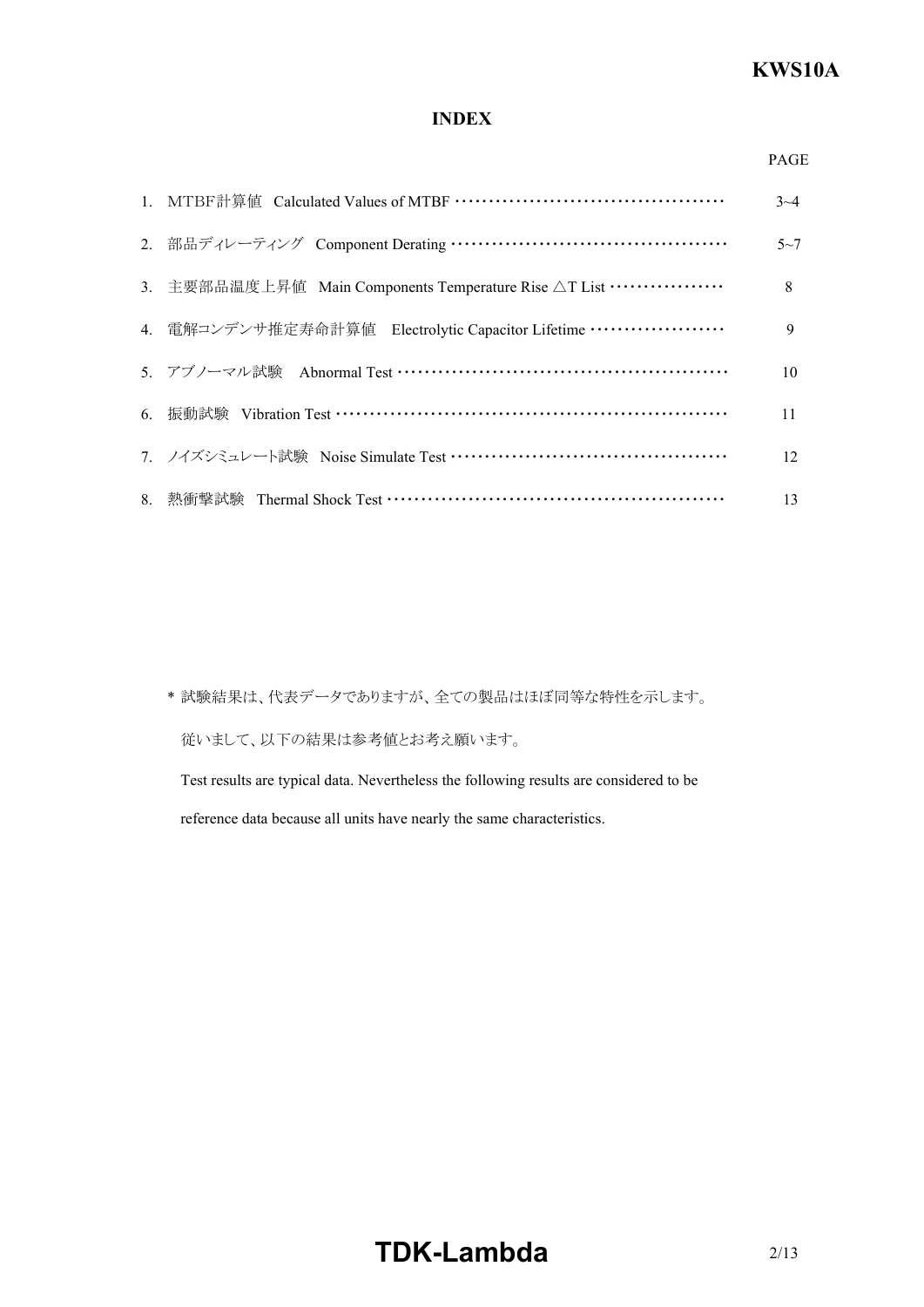## *RWS 50B600B Series* **KWS10A**

## **1. MTBF Calculated Values of MTBF**

#### **(1) MTBF Parts stress reliability projection MTBF**

#### **MODEL : KWS10A-24**

#### **算出方法 Calculating Method**

Telcordiaの部品ストレス解析法(\*1)で算出されています。

故障率λssは、それぞれの部品ごとに電気ストレスと動作温度によって決定されます。 Calculated based on parts stress reliability projection of Telcordia (\*1). Individual failure rate  $\lambda_{SS}$  is calculated by the electric stress and temperature rise of the each part.

> \*1: Telcordia document "Reliability Prediction Procedure for Electronic Equipment" (Document number SR-332, Issue3)

<算出式>

$$
MTBF = \frac{1}{\lambda_{equip}} = \frac{1}{\pi_E \sum_{i=1}^{m} (N_i \cdot \lambda_{ssi})} \times 10^9 \text{ H} \text{ (Hours)}
$$

$$
\lambda_{ssi} = \lambda_{Gi} \cdot \pi_{Qi} \cdot \pi_{Si} \cdot \pi_{Ti}
$$

| $\lambda_{\text{equip}}$ | : 全機器故障率(FITs) Total equipment failure rate (FITs = Failures in 10 <sup>9</sup> hours) |
|--------------------------|----------------------------------------------------------------------------------------|
| $\lambda_{\text{G}i}$    | :i 番目の部品に対する基礎故障率 Generic failure rate for the ith part                                |
| $\pi_{\text{O}i}$        | :i 番目の部品に対する品質ファクタ Quality factor for the ith part                                     |
| $\pi_{S_i}$              | :i 番目の部品に対するストレスファクタ Stress factor for the ith part                                    |
| $\pi_{Ti}$               | :i 番目の部品に対する温度ファクタ Temperature factor for the ith part                                 |
| $\boldsymbol{m}$         | : 異なる部品の数 Number of different part types                                               |
| $N_i$                    | :i 番目の部品の個数 Quantity of ith part type                                                  |
| $\pi_E$                  | :機器の環境ファクタ Equipment environmental factor                                              |

#### **MTBF MTBF Values**

| 条件 Conditions        |                                     |                          |                                       |
|----------------------|-------------------------------------|--------------------------|---------------------------------------|
| ・入力電圧                | : 230VAC                            | ・出力電圧、電流                 | : $24VDC$ , 0.5A (100%)               |
| Input voltage        |                                     | Output voltage & current |                                       |
|                      | ・環境ファクタ :GB (Ground, Benign)        | ・取付方法                    | :標準取付 A                               |
| Environmental factor |                                     |                          | Mounting method : Standard mounting A |
| SR-332, Issue3       |                                     |                          |                                       |
|                      | $MTBF(Ta=25^{\circ}\text{C}) \cong$ | 7,784,121                | 時間<br>(Hours)                         |
|                      |                                     |                          |                                       |
|                      | TBF(Ta=4                            | 3.284.061                | 時間<br>'Hours)                         |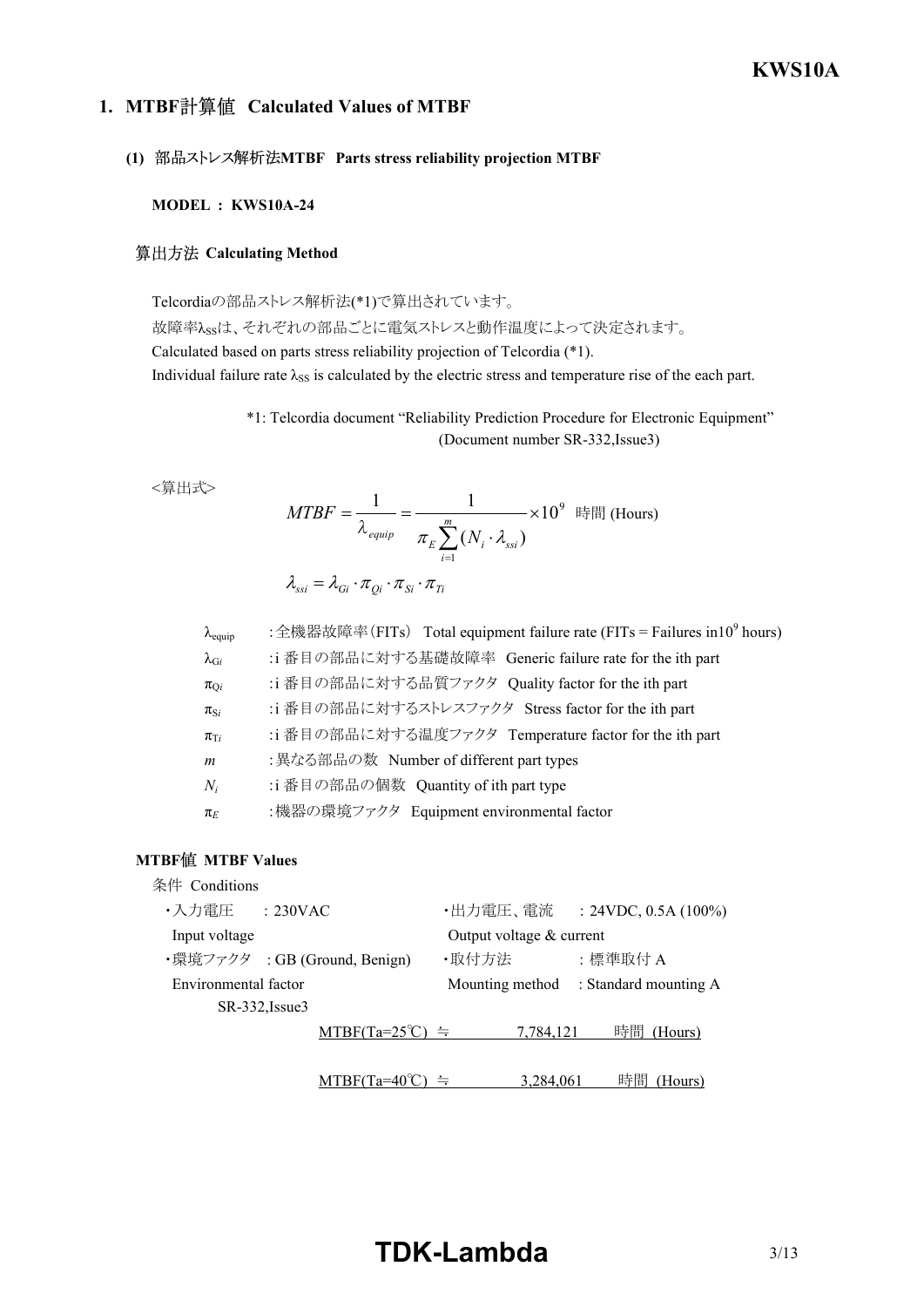#### **(2) MTBF Part count reliability projection MTBF**

#### **MODEL : KWS10A-24**

#### **算出方法 Calculating Method**

JEITA (RCR-9102B)の部品点数法で算出されています。 それぞれの部品ごとに、部品故障率λGが与えられ、各々の点数によって決定されます。 Calculated based on part count reliability projection of JEITA (RCR-9102B). Individual failure rates  $\lambda_G$  is given to each part and MTBF is calculated by the count of each part.

<算出式>

$$
MTBF = \frac{1}{\lambda_{\text{equip}}} \times 10^6 = \frac{1}{\sum_{i=1}^n n_i (\lambda_{\text{G}} \pi_{\text{Q}})_i} \times 10^6 \text{ H, (Hours)}
$$

- $\lambda_{\text{equiv}}$ : 全機器故障率 (故障数 /  $10^6$ 時間) Total Equipment Failure Rate (Failure  $/ 10^6$ Hours)
- $\lambda_G$  : i番目の同属部品に対する故障率 (故障数 / 10<sup>6</sup>時間) Generic Failure Rate for The ith Generic Part (Failure / 10<sup>6</sup>Hours)
- $n_i$ : i 番目の同属部品の個数 Quantity of ith Generic Part
- n : 異なった同属部品のカテゴリーの数 Number of Different Generic Part Categories
- $\pi_{Q}$  : i 番目の同属部品に対する品質ファクタ ( $\pi_{Q}$ =1) Generic Quality Factor for The ith Generic Part  $(\pi_Q=1)$

#### **MTBF MTBF Values**

GF : 地上、固定 (Ground, Fixed)

#### **RCR-9102B**

MTBF ≒ 612,715 時間 (Hours)

# **TDK-Lambda** 4/13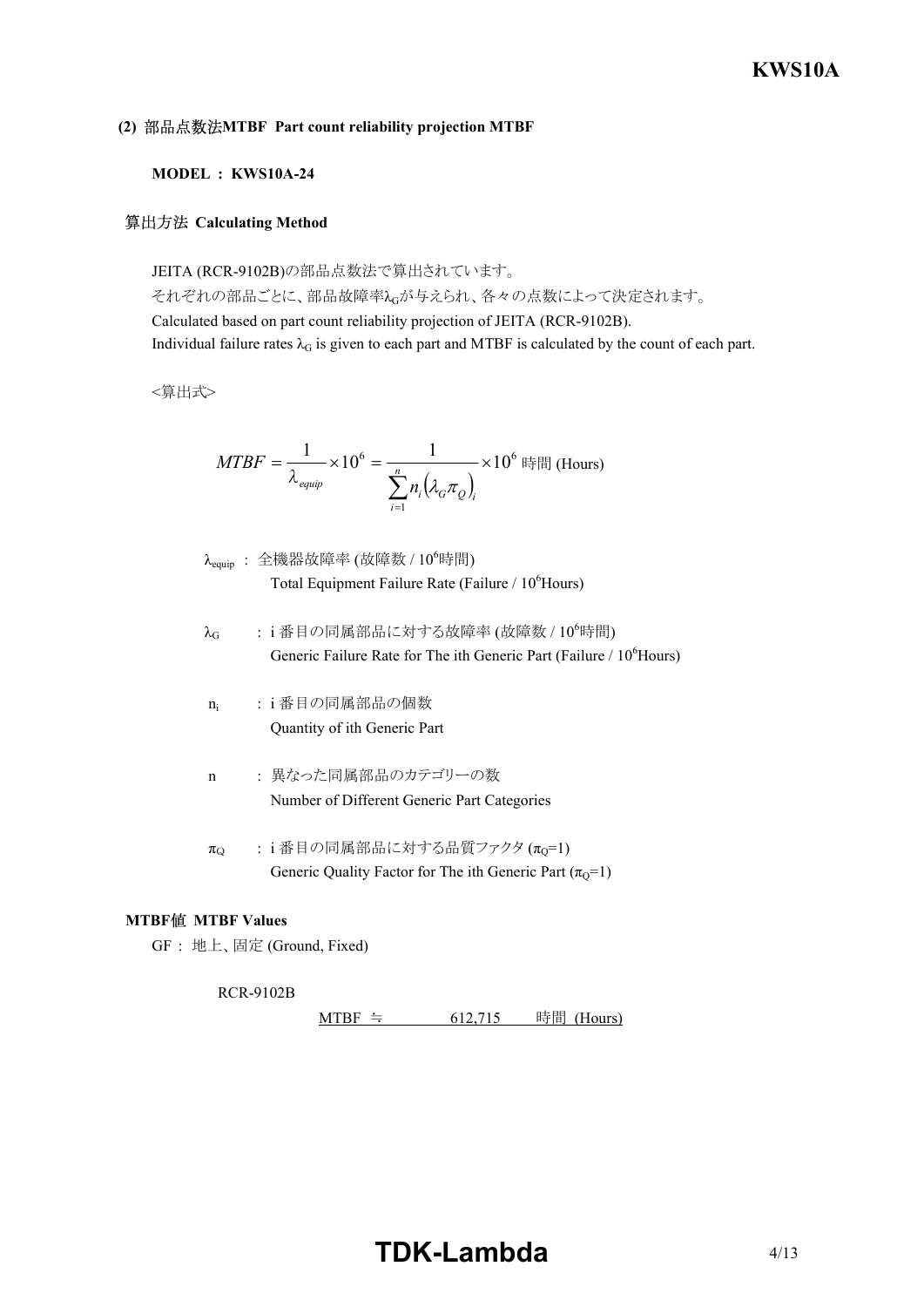## **2. 部品ディレーティング Components Derating**

#### **MODEL : KWS10A-5**

#### **(1) Calculating Method**

(a) 測定方法 Measuring method

| 取付方法            | :標準取付 : A             | 周囲温度                       | $:45^{\circ}C$       |
|-----------------|-----------------------|----------------------------|----------------------|
| Mounting method | Standard mounting : A | Ambient temperature        |                      |
| 入力電圧            | $:100,200$ VAC        | 出力電圧、電流                    | : 5VDC, 2A $(100\%)$ |
| Input voltage   |                       | Output voltage $&$ current |                      |

(b) 半導体 Semiconductors

ケース温度、消費電力、熱抵抗より使用状態の接合点温度を求め最大定格、接合点温度との比較を 求めました。

Compared with maximum junction temperature and actual one which is calculated based on case temperature, power dissipation and thermal impedance.

(c) IC、抵抗、コンデンサ等 IC, Resistors, Capacitors, etc.

周囲温度、使用状態、消費電力など、個々の値は設計基準内に入っています。 Ambient temperature, operating condition, power dissipation and so on are within derating criteria.

(d) 熱抵抗算出方法 Calculating method of thermal impedance

$$
\theta j - c = \frac{Tj(max) - Tc}{Pj(max)} \qquad \theta j - l = \frac{Tj(max) - Tl}{Pj(max)}
$$

Tc : ディレーティングの始まるケース温度 一般に25°C

Case Temperature at Start Point of Derating;  $25^{\circ}$ C in General

Tl : ディレーティングの始まるリード温度 一般に25°C Lead Temperature at Start Point of Derating;  $25^{\circ}$ C in General

Pj(max) : 最大接合点(チャネル)損失 (Pch(max)) Maximum Junction (channel) Dissipation

Tj(max) : 最大接合点(チャネル)温度 (Tch(max)) Maximum Junction (channel) Temperature

- θjc : 接合点(チャネル)からケースまでの熱抵抗  $(\theta$ ch-c) Thermal Impedance between Junction (channel) and Case
- θj-l : 接合点(チャネル)からリードまでの熱抵抗
- $(\theta$ ch-l) Thermal Impedance between Junction (channel) and Lead

# **TDK-Lambda** 5/13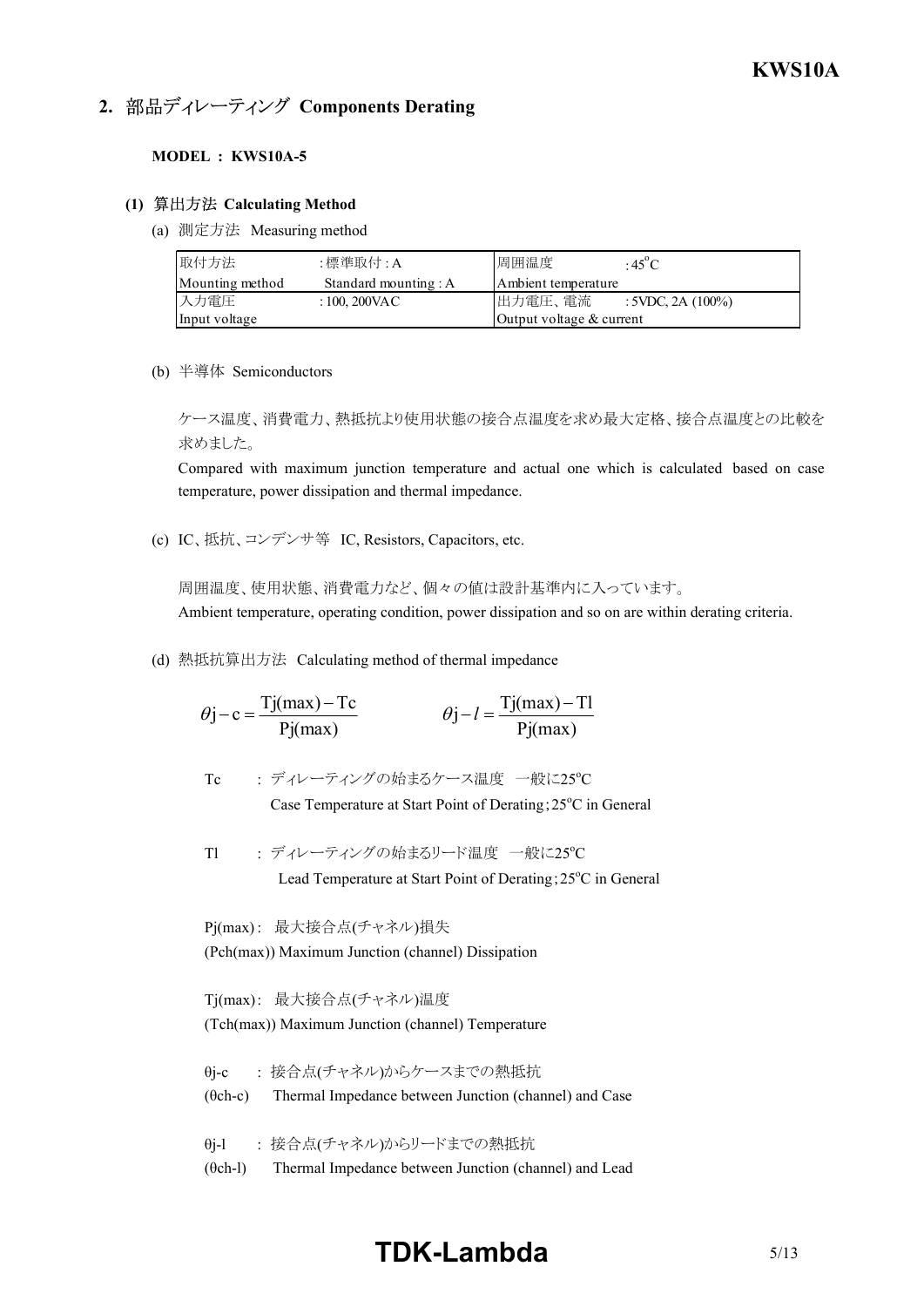| 部品番号<br>Location No. | $V_{in} = 100$ VAC                                | $Load = 100\%$            | $Ta = 45^{\circ}C$ |
|----------------------|---------------------------------------------------|---------------------------|--------------------|
| Q1                   | T <sub>j</sub> (max) = $150 °C$                   | $\theta$ j-c = 2.08 °C/W  |                    |
| STU7N60M2            | $Pd = 0.48 W$                                     | $\Delta Tc = 47.0$ °C     | $Tc = 92.0$ °C     |
| ST Micro             | $Tj = Tc + ((\theta j - c) \times Pd) = 93.0$ °C  |                           |                    |
|                      | $D.F. = 62.0 \%$                                  |                           |                    |
| D <sub>10</sub> 1    | Tj (max) = $150 °C$                               | $\theta$ j-l = 40 °C/W    |                    |
| MSB10M               | $Pd = 0.20 W$                                     | $\Delta T l$ = 38.6 °C    | $T = 83.6 °C$      |
| <b>LITE-ON</b>       | $Tj = T1 + ((\theta j - 1) \times Pd) = 91.6$ °C  |                           |                    |
|                      | $D.F. = 61.1 \%$                                  |                           |                    |
| D <sub>102</sub>     | Tj (max) = $175$ °C                               | $\theta$ j-l = 25 °C/W    |                    |
| S1JL                 | $Pd = 0.05 W$                                     | $\Delta T l$ = 42.1 °C    | $T1 = 87.1 °C$     |
| <b>TSC</b>           | $Tj = Tl + ((\theta j - l) \times Pd) = 88.4 °C$  |                           |                    |
|                      | $D.F. = 50.5 \%$                                  |                           |                    |
| D <sub>103</sub>     | $Ti$ (max) = 150 °C                               | $\theta$ j-l = 35 °C/W    |                    |
| <b>ES1DL</b>         | $Pd = 0.09 W$                                     | $\Delta T$ l = 44.7 °C    | $TI = 89.7 °C$     |
| <b>TSC</b>           | $Tj = Tl + ((\theta j - l) \times Pd) = 92.9$ °C  |                           |                    |
|                      | D.F. = $61.9\%$                                   |                           |                    |
| D51                  | $Ti$ (max) = 150 °C                               | $\theta$ j-c = 5.0 °C/W   |                    |
| EA60QC06             | $Pd = 1.59 W$                                     | $\Delta Tc = 62.1$ °C     | $Tc = 107.1 °C$    |
| NIHON INTER          | $Tj = Tc + ((\theta j - c) \times Pd) = 115.1$ °C |                           |                    |
|                      | $D.F. = 76.7\%$                                   |                           |                    |
| A201                 | Tj (max) = $150 °C$                               | $\theta$ j-c = 50°C/W     |                    |
| <b>TL431RN3</b>      | $Pd = 0.002 W$                                    | $\Delta Tc = 38.5 °C$     | $Tc = 83.5$ °C     |
| <b>CYS</b>           | $Tj = Tc + ((\theta j - c) \times Pd) = 83.6$ °C  |                           |                    |
|                      | $D.F. = 55.7\%$                                   |                           |                    |
| <b>PC101</b>         | Tj (max) = $125$ °C                               | $\theta$ j-c = 0.25 °C/mW |                    |
| <b>TLP291</b>        | $Pd = 7.86$ mW                                    | $\Delta Tc = 43.2$ °C     | $Tc = 88.2$ °C     |
| <b>TOSHIBA</b>       | $Tj = Tc + ((\theta j - c) \times Pd) = 90.2$ °C  |                           |                    |
|                      | $D.F. = 72.1 \%$                                  |                           |                    |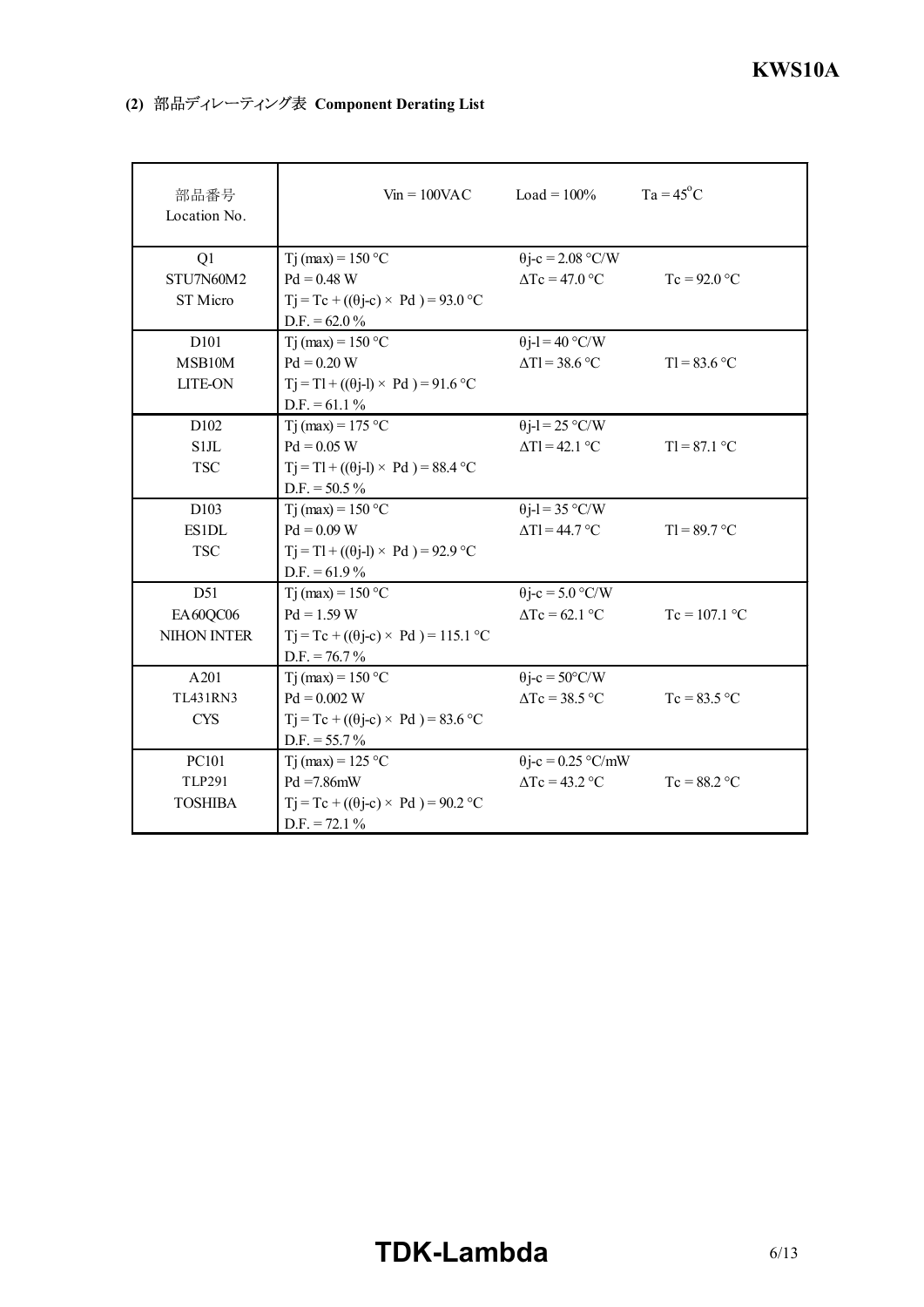| 部品番号<br>Location No. | $V_{\text{in}} = 200 \text{VAC}$                  | $Load = 100\%$                                  | $Ta = 45^{\circ}C$ |
|----------------------|---------------------------------------------------|-------------------------------------------------|--------------------|
| Q1                   | T <sub>j</sub> (max) = $150 °C$                   | $\theta$ j-c = 2.08 °C/W                        |                    |
| STU7N60M2            | $Pd = 0.70 W$                                     | $\Delta Tc = 50.6$ °C                           | $Tc = 95.6 °C$     |
| <b>ST Micro</b>      | $Tj = Tc + ((\theta j - c) \times Pd) = 97.1$ °C  |                                                 |                    |
|                      | $D.F. = 64.7\%$                                   |                                                 |                    |
| D <sub>101</sub>     | $Ti$ (max) = 150 °C                               | $\theta$ j-l = 40 °C/W                          |                    |
| MSB10M               | $Pd = 0.13 W$                                     | $\Delta T l = 35.0 °C$                          | $T = 80.0 °C$      |
| <b>LITE-ON</b>       | $Tj = Tl + ((\theta j - l) \times Pd) = 85.2 °C$  |                                                 |                    |
|                      | $D.F. = 56.8\%$                                   |                                                 |                    |
| D <sub>102</sub>     | T <sub>j</sub> (max) = 175 °C                     | $\theta$ j-l = 25 °C/W                          |                    |
| <b>S1JL</b>          | $Pd = 0.05 W$                                     | $\Delta T l$ = 42.7 °C                          | $TI = 87.7 °C$     |
| <b>TSC</b>           | $Tj = Tl + ((\theta j - l) \times Pd) = 89.0 °C$  |                                                 |                    |
|                      | $D.F. = 50.8 \%$                                  |                                                 |                    |
| D <sub>103</sub>     | Tj (max) = $150 °C$                               | $\theta$ j-l = 35 °C/W                          |                    |
| <b>ES1DL</b>         | $Pd = 0.09 W$                                     | $\Delta T l$ = 47.0 °C                          | $T = 92.0 °C$      |
| <b>TSC</b>           | $Tj = Tl + ((\theta j - l) \times Pd) = 95.2 °C$  |                                                 |                    |
|                      | $D.F. = 63.4\%$                                   |                                                 |                    |
| D51                  | Tj (max) = $150 °C$                               | $\theta$ j-c = 5.0 °C/W                         |                    |
| EA60QC06             | $Pd = 1.60 W$                                     | $\Delta Tc = 64.6$ °C                           | $Tc = 109.6 °C$    |
| <b>NIHON INTER</b>   | $Tj = Tc + ((\theta j - c) \times Pd) = 117.6$ °C |                                                 |                    |
| A201                 | $D.F. = 78.4\%$<br>$Ti$ (max) = 150 °C            |                                                 |                    |
| <b>TL431RN3</b>      | $Pd = 0.002 W$                                    | $\theta$ j-c = 50 °C/W<br>$\Delta Tc = 41.0$ °C | $Tc = 86.0 °C$     |
| <b>CYS</b>           | $Tj = Tc + ((\theta j - c) \times Pd) = 86.1$ °C  |                                                 |                    |
|                      | $D.F. = 57.4\%$                                   |                                                 |                    |
| PC101                | $Ti$ (max) = 125 °C                               | $\theta$ j-c = 0.25 °C/mW                       |                    |
| <b>TLP291</b>        | $Pd = 8.61mW$                                     | $\Delta$ Tc =45.8 °C                            | $Tc = 90.8 °C$     |
| <b>TOSHIBA</b>       | $Tj = Tc + ((\theta j - c) \times Pd) = 93.0$ °C  |                                                 |                    |
|                      | $D.F. = 74.4\%$                                   |                                                 |                    |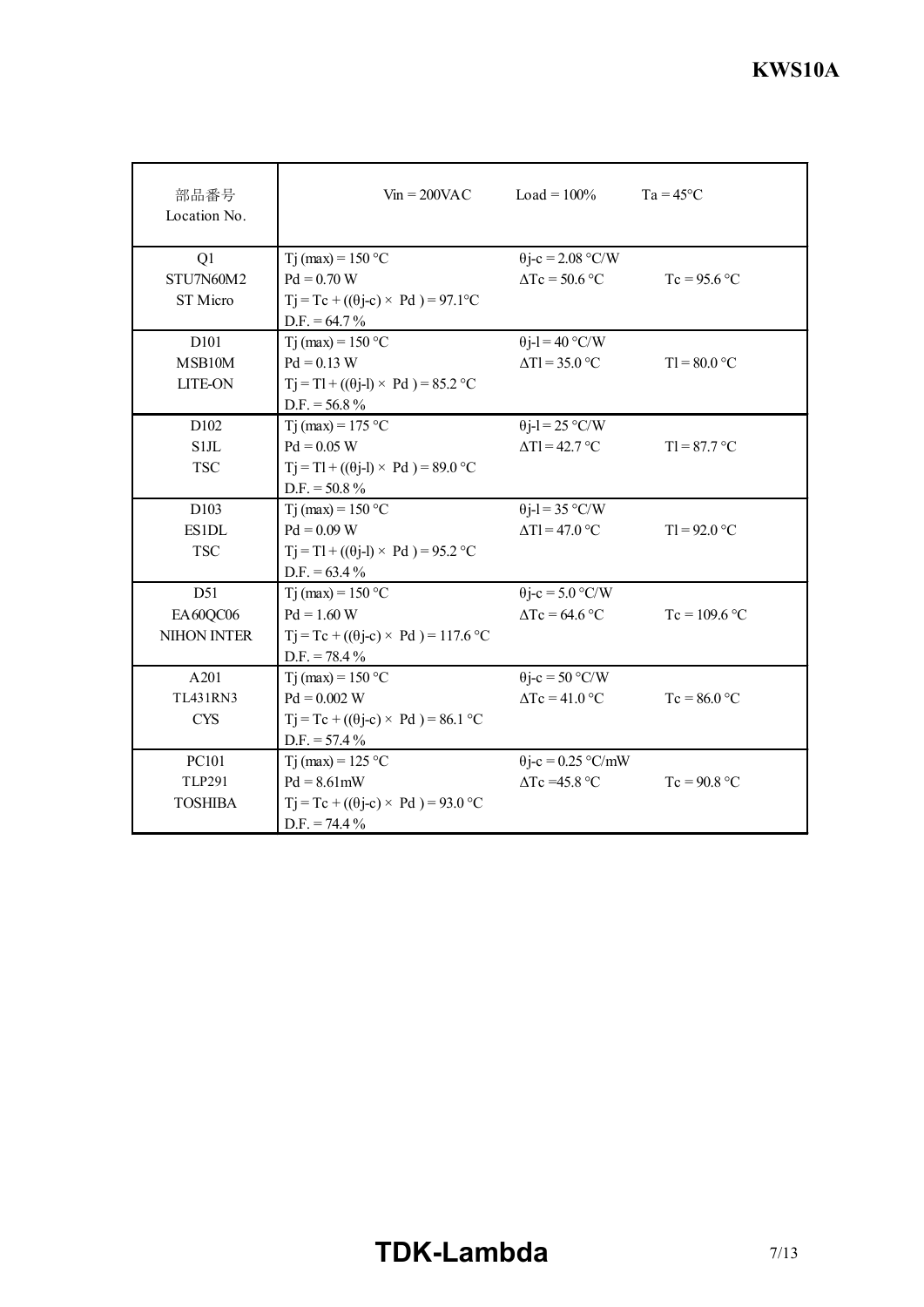#### *INSTRUCTION MANUAL* 3. 主要部品温度上昇值 Main Components Temperature Rise  $\Delta T$  List

### **MODEL : KWS10A-5**

## **(1) Measuring Conditions**

|                                    |        | Mounting A |  |  |  |
|------------------------------------|--------|------------|--|--|--|
| 取付方法<br>Mounting Method            | ᅩ      |            |  |  |  |
| (標準取付:A)<br>(Standard Mounting: A) |        |            |  |  |  |
| 入力電圧 Vin                           |        |            |  |  |  |
| Input Voltage                      | 100VAC | 200VAC     |  |  |  |
| 出力電圧 Vout                          |        |            |  |  |  |
| Output Voltage                     | 5VDC   |            |  |  |  |
| 出力電流 Iout                          |        |            |  |  |  |
| Output Current                     |        | 100% load  |  |  |  |

#### **(2) Measuring Results**

|                   |                        |        | $\Delta T$ Temperature Rise (°C) |
|-------------------|------------------------|--------|----------------------------------|
|                   | 出力ディレーティング             | 100VAC | $200$ VAC                        |
|                   | <b>Output Derating</b> |        | Ta= $45^{\circ}$ C               |
| 部品番号              | 部品名                    |        | 取付方向                             |
| Location No.      | Part name              |        | Mounting A                       |
| Q1                | <b>MOS FET</b>         | 47.0   | 50.6                             |
| D <sub>10</sub> 1 | <b>BRIDGE DIODE</b>    | 38.6   | 35.0                             |
| D <sub>102</sub>  | <b>DIODE</b>           | 42.1   | 42.7                             |
| D <sub>103</sub>  | <b>DIODE</b>           | 44.7   | 47.0                             |
| D51               | <b>SBD</b>             | 62.1   | 64.6                             |
| T1                | <b>TRANS</b>           | 47.4   | 49.1                             |
| L <sub>201</sub>  | <b>CHOKE COIL</b>      | 47.7   | 49.1                             |
| C1                | <b>ECAP</b>            | 35.5   | 34.4                             |
| C <sub>2</sub>    | <b>ECAP</b>            | 41.7   | 43.0                             |
| C <sub>208</sub>  | <b>ECAP</b>            | 35.5   | 37.4                             |
| A101              | <b>CHIP IC</b>         | 43.8   | 46.2                             |
| A201              | SHUNT REGULATOR IC     | 38.5   | 41.0                             |
| PC101             | PHOTO COUPLER          | 43.2   | 45.8                             |

# **TDK-Lambda** 8/13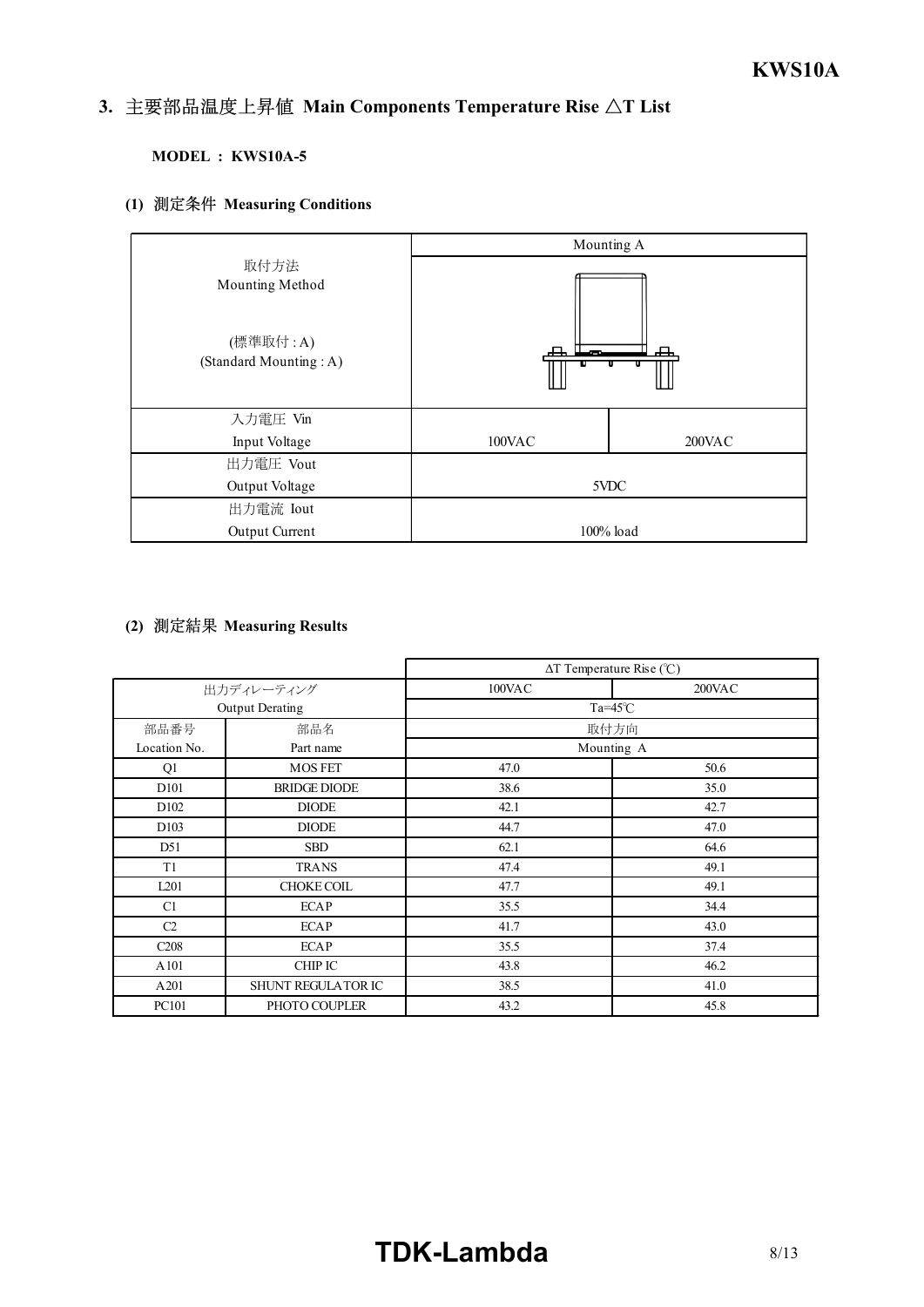**4.** 電解コンデンサ推定寿命計算値 Electrolytic Capacitor Lifetime



上記推定寿命は、弊社計算方法により算出した値であり、封口ゴムの劣化等の影響を含めておりません。 The lifetime is calculated based on our method and doesn't include the seal rubber degradation effect etc.

# **TDK-Lambda** 9/13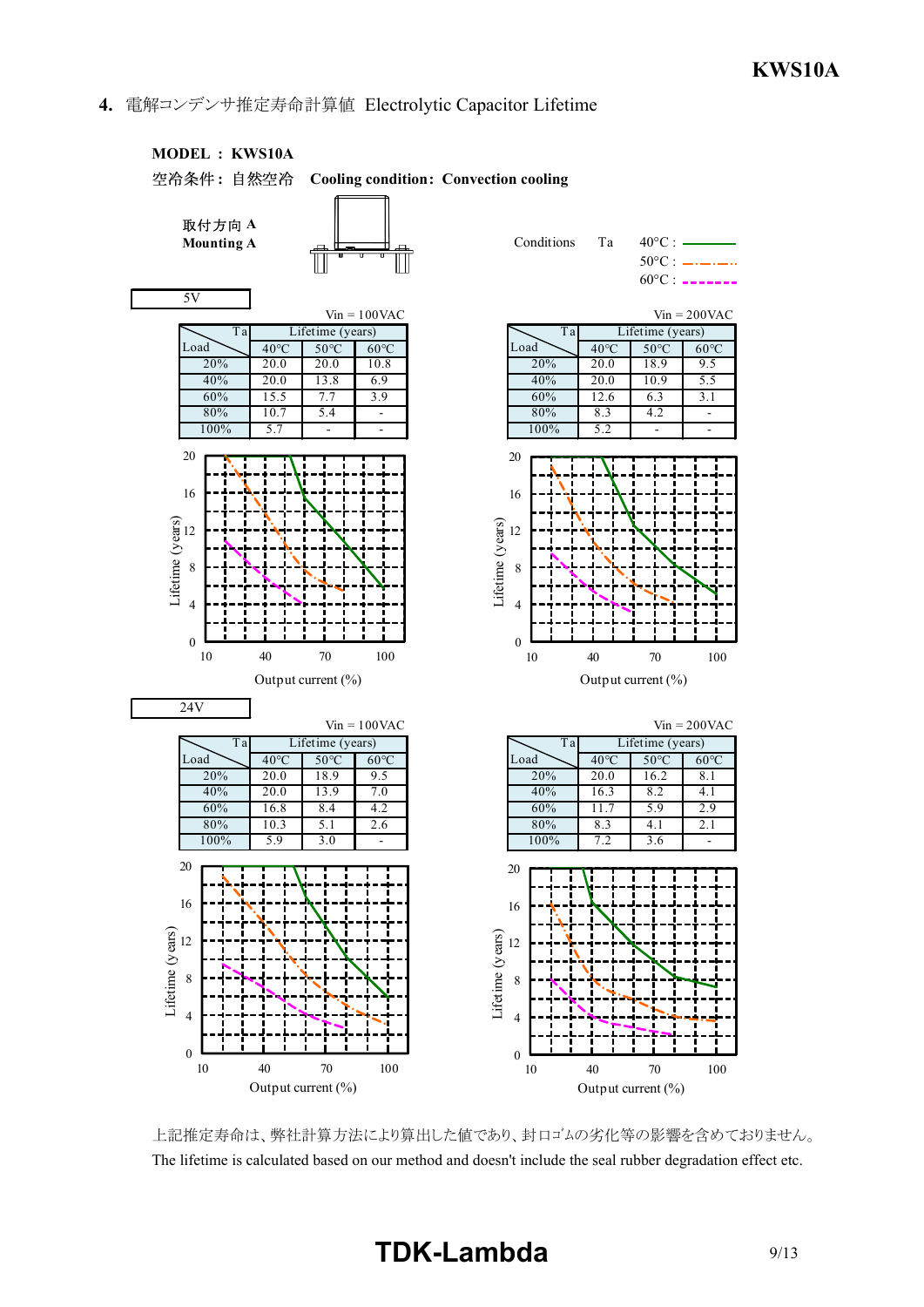## **5. アブノーマル試験 Abnormal Test**

#### **MODEL : KWS10A-5**

#### **(1) Test Conditions**

Input :  $265VAC$  Output :  $5V$ ,  $100\%$  load Ta :  $25^{\circ}C$ 

#### **(2) Test Results** (Da : Damaged)

|                     | Test position   |                         |                       | Test<br>mode                   | Test result  |             |             |             |         |             |                     |        |        |                                            |                                                                                                                                                                                                                 |                 |                                                  |
|---------------------|-----------------|-------------------------|-----------------------|--------------------------------|--------------|-------------|-------------|-------------|---------|-------------|---------------------|--------|--------|--------------------------------------------|-----------------------------------------------------------------------------------------------------------------------------------------------------------------------------------------------------------------|-----------------|--------------------------------------------------|
|                     |                 |                         |                       |                                | $\rm{a}$     | $\mathbf b$ | $\mathbf c$ | $\mathbf d$ | $\rm e$ | $\mathbf f$ | $\mathbf g$         | h      | Ι      |                                            | k                                                                                                                                                                                                               | $\mathbf{I}$    |                                                  |
| No.                 | Location<br>No. | <b>T</b> est<br>point   | Short                 | $\mathop{\rm Open}\nolimits$   | $\mathbf{E}$ | Smoke       | Burst       | Smell       | Red hot | Damaged     | Fuse blown          | O.V.P. | O.C.P. | No output                                  | change<br>$\rm \stackrel{\circ}{\rm \stackrel{\circ}{\rm \stackrel{\circ}{\rm \stackrel{\circ}{\rm \stackrel{\circ}{\rm \stackrel{\circ}{\rm \stackrel{\circ}{\rm \stackrel{\circ}{\rm \scriptstyle\circ}}}}}}$ | Others          | Note                                             |
| $\mathbf{1}$        | C <sub>1</sub>  |                         | $\circlearrowright$   |                                |              |             |             |             |         | 0           | $\circlearrowright$ |        |        | O                                          |                                                                                                                                                                                                                 |                 | Da: D101                                         |
| $\overline{2}$      |                 |                         |                       | $\bigcirc$                     |              |             |             |             |         |             |                     |        |        |                                            |                                                                                                                                                                                                                 | $\circ$         | Output ripple increase                           |
| $\sqrt{3}$          | C2              |                         | O                     |                                |              |             |             |             |         | O           | O                   |        |        | O                                          |                                                                                                                                                                                                                 |                 | Da: D101                                         |
| $\overline{4}$      |                 |                         |                       | O                              |              |             |             |             |         | O           | O                   |        |        | O                                          |                                                                                                                                                                                                                 |                 | Da: A101, Q1<br>EMI worsen                       |
| $\overline{5}$<br>6 | C50             |                         | O                     | $\bigcirc$                     |              |             |             |             |         |             |                     |        |        |                                            |                                                                                                                                                                                                                 | $\bigcirc$<br>∩ | EMI worsen                                       |
| $\tau$              |                 |                         | $\bigcirc$            |                                |              |             |             |             |         |             |                     |        |        | $\bigcirc$                                 |                                                                                                                                                                                                                 |                 |                                                  |
| $\overline{8}$      | C208            |                         |                       | $\bigcirc$                     |              |             |             |             |         |             |                     |        |        |                                            |                                                                                                                                                                                                                 | $\bigcirc$      | Output ripple increase                           |
| 9                   |                 | AC-AC                   | O                     |                                |              |             |             |             |         |             | O                   |        |        | O                                          |                                                                                                                                                                                                                 |                 |                                                  |
| $10$                |                 | AC-DC                   | О                     |                                |              |             |             |             |         | O           | О                   |        |        | $\circlearrowright$                        |                                                                                                                                                                                                                 |                 | Da: D101                                         |
| 11                  | D101            | $DC-DC$                 | O                     |                                |              |             |             |             |         | O           | $\bigcirc$          |        |        | $\bigcirc$                                 |                                                                                                                                                                                                                 |                 | Da: D101                                         |
| 12                  |                 | $\mathbf{A}\mathbf{C}$  |                       | $\circ$                        |              |             |             |             |         |             |                     |        |        | $\circlearrowright$                        |                                                                                                                                                                                                                 |                 |                                                  |
| 13                  |                 | DC                      |                       | $\bigcirc$                     |              |             |             |             |         |             |                     |        |        | $\circlearrowright$                        |                                                                                                                                                                                                                 |                 |                                                  |
| 14                  | D102            | $A-K$                   | O                     |                                |              |             |             |             |         | Ο           | $\circlearrowright$ |        |        | Ō                                          |                                                                                                                                                                                                                 |                 | $\overline{D}a$ : Q1                             |
| 15                  |                 | A/K                     |                       | $\bigcirc$                     |              |             |             |             |         |             |                     |        |        |                                            | Ο                                                                                                                                                                                                               |                 |                                                  |
| 16                  | D51             | $A-K$                   | $\bigcirc$            |                                |              |             |             |             |         |             |                     |        |        | $\circ$                                    |                                                                                                                                                                                                                 |                 |                                                  |
| 17                  |                 | $\mathbf{A}/\mathbf{K}$ |                       | O                              |              |             |             |             |         |             |                     |        |        | $\circlearrowright$<br>$\circlearrowright$ |                                                                                                                                                                                                                 |                 |                                                  |
| 18<br>19            |                 | $D-S$<br>$D-G$          | O<br>O                |                                |              |             |             |             |         | О<br>O      | O<br>$\bigcirc$     |        |        | $\circ$                                    |                                                                                                                                                                                                                 |                 | Da: D101, Z102<br>Da: D101, Z102, A101, Q1, R102 |
| 20                  |                 | $G-S$                   | O                     |                                |              |             |             |             |         |             |                     |        |        | $\circ$                                    |                                                                                                                                                                                                                 |                 |                                                  |
| 21                  | Q1              | D                       |                       | O                              |              |             |             |             |         |             |                     |        |        | $\circlearrowright$                        |                                                                                                                                                                                                                 |                 |                                                  |
| 22                  |                 | ${\bf S}$               |                       | $\overline{\circ}$             |              |             |             |             |         |             |                     |        |        | $\circlearrowright$                        |                                                                                                                                                                                                                 |                 |                                                  |
| 23                  |                 | $\overline{G}$          |                       | $\circ$                        |              |             |             |             |         | O           | $\circlearrowright$ |        |        | 0                                          |                                                                                                                                                                                                                 |                 | Da: D101, Z102, Q1                               |
| 24                  |                 | $1 - 2$                 | O                     |                                |              |             |             |             |         |             |                     |        |        | $\circ$                                    |                                                                                                                                                                                                                 |                 |                                                  |
| 25                  |                 | $2 - 3$                 | O                     |                                |              |             |             |             |         |             |                     |        |        | $\circlearrowright$                        |                                                                                                                                                                                                                 |                 |                                                  |
| 26                  |                 | $3 - 4$                 | $\circlearrowright$   |                                |              |             |             |             |         |             |                     |        |        | $\circlearrowright$                        |                                                                                                                                                                                                                 |                 |                                                  |
| 27                  |                 | $5 - 6$                 | $\overline{\bigcirc}$ |                                |              |             |             |             |         |             |                     |        |        |                                            | Ο                                                                                                                                                                                                               |                 |                                                  |
| 28                  |                 | $6 - 7$                 | $\circlearrowright$   |                                |              |             |             |             |         |             |                     |        |        |                                            | $\circlearrowright$                                                                                                                                                                                             |                 |                                                  |
| 29                  |                 | $7 - 8$                 | O                     |                                |              |             |             |             |         |             |                     |        |        | O                                          |                                                                                                                                                                                                                 |                 |                                                  |
| 30<br>31            | A101            | 1<br>$\overline{2}$     |                       | $\circlearrowright$<br>$\circ$ |              |             |             |             |         |             |                     |        |        | $\circ$                                    |                                                                                                                                                                                                                 |                 |                                                  |
| 32                  |                 | 3                       |                       | $\circ$                        |              |             |             |             |         |             |                     | О      |        | $\circ$                                    |                                                                                                                                                                                                                 |                 | $\overline{\bigcirc}$ Hiccup                     |
| 33                  |                 | 4                       |                       | $\circlearrowright$            |              |             |             |             |         | O           | $\circ$             |        |        | O                                          |                                                                                                                                                                                                                 |                 | Da: D101, Z102, Q1                               |
| 34                  |                 | 5                       |                       | $\bigcirc$                     |              |             |             |             |         |             |                     |        |        |                                            | О                                                                                                                                                                                                               | $\bigcirc$      | Can not restart                                  |
| 35                  |                 | 6                       |                       | $\bigcirc$                     |              |             |             |             |         |             |                     |        |        |                                            | О                                                                                                                                                                                                               |                 |                                                  |
| 36                  |                 | $\tau$                  |                       | $\circ$                        |              |             |             |             |         |             |                     |        |        | $\circ$                                    |                                                                                                                                                                                                                 |                 |                                                  |
| 37                  |                 | $\sqrt{8}$              |                       | $\bigcirc$                     |              |             |             |             |         |             |                     |        |        | $\circ$                                    |                                                                                                                                                                                                                 |                 |                                                  |
| $3\,8$              |                 | $1 - 2$                 | $\circlearrowright$   |                                |              |             |             |             |         |             |                     |        |        |                                            |                                                                                                                                                                                                                 | $\circ$         | Hiccup                                           |
| 39                  |                 | $3 - 5$                 | $\circ$               |                                |              |             |             |             |         | O           | $\circ$             |        |        | $\circ$                                    |                                                                                                                                                                                                                 |                 | Da: D101, Q1                                     |
| 40                  | $\rm T\,1$      | $6,7 - 8,9$             | $\circlearrowright$   |                                |              |             |             |             |         |             |                     |        |        | $\circ$                                    |                                                                                                                                                                                                                 |                 |                                                  |
| 41                  |                 | 1/2                     |                       | $\bigcirc$                     |              |             |             |             |         |             |                     |        |        |                                            |                                                                                                                                                                                                                 | $\bigcirc$      | Hiccup                                           |
| 42                  |                 | $3/5$                   |                       | $\bigcirc$                     |              |             |             |             |         |             |                     |        |        | $\circ$                                    |                                                                                                                                                                                                                 |                 |                                                  |
| 43                  |                 | 6,7/8,9                 | Ο                     | $\bigcirc$                     |              |             |             |             |         |             |                     |        |        | $\circ$                                    | $\circlearrowright$                                                                                                                                                                                             |                 |                                                  |
| 44<br>45            | L101            | $1 - 2$<br>1/2          |                       | $\bigcirc$                     |              |             |             |             |         |             |                     |        |        | $\circlearrowright$                        |                                                                                                                                                                                                                 |                 |                                                  |
|                     |                 |                         |                       |                                |              |             |             |             |         |             |                     |        |        |                                            |                                                                                                                                                                                                                 |                 |                                                  |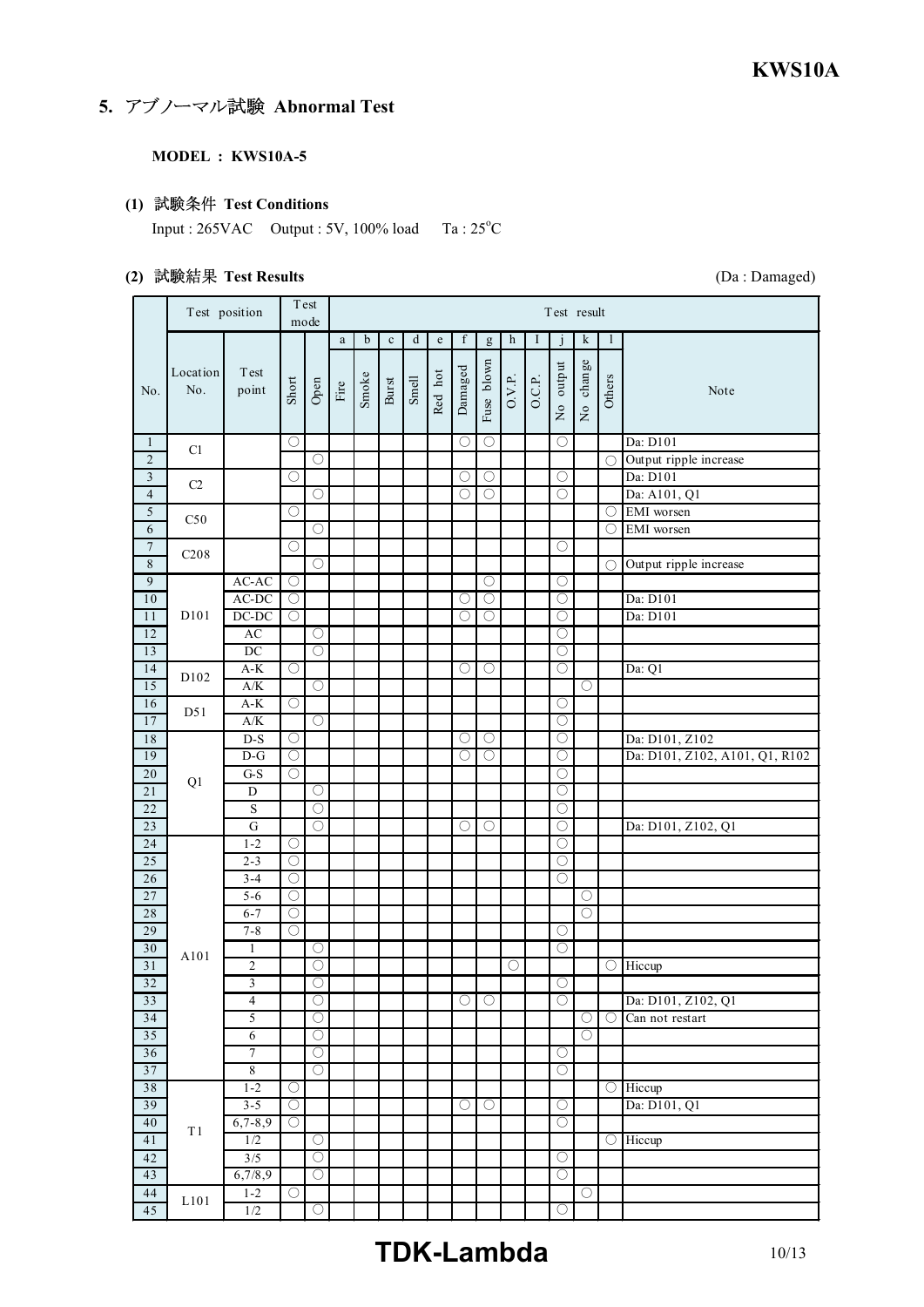## **6. Vibration Test**

#### **MODEL : KWS10A**

#### **(1) Vibration Test Class**

掃引振動数耐久試験 Frequency variable endurance test

#### **(2) Equipment Used**

SHINKEN (株) 製 G14701 SHINKEN CORP.

#### **(3) Test Conditions**

| ・周波数範囲          | : $10 \sim 55 \text{Hz}$                      | 振動方向        | :X, Y, Z    |
|-----------------|-----------------------------------------------|-------------|-------------|
| Sweep frequency |                                               | Direction   |             |
| · 掃引時間          | : 1.0分間                                       | ・試験時間       | :各方向共 1時間   |
| Sweep time      | $1.0$ min                                     | Sweep count | 1 hour each |
| ・振幅             | : $-\bar{x}$ 1.65mm <sub>p-p</sub> (Max. 10G) |             |             |
| Amplitude       | Constant                                      |             |             |

#### **(4) Test Method**



#### **(5) Acceptable Conditions**

1.破損しない事

Not to be broken.

- 2.試験後の出力に異常がない事 No abnormal output after test.
- **(6) Test Results**

合格 OK

# **TDK-Lambda** 11/13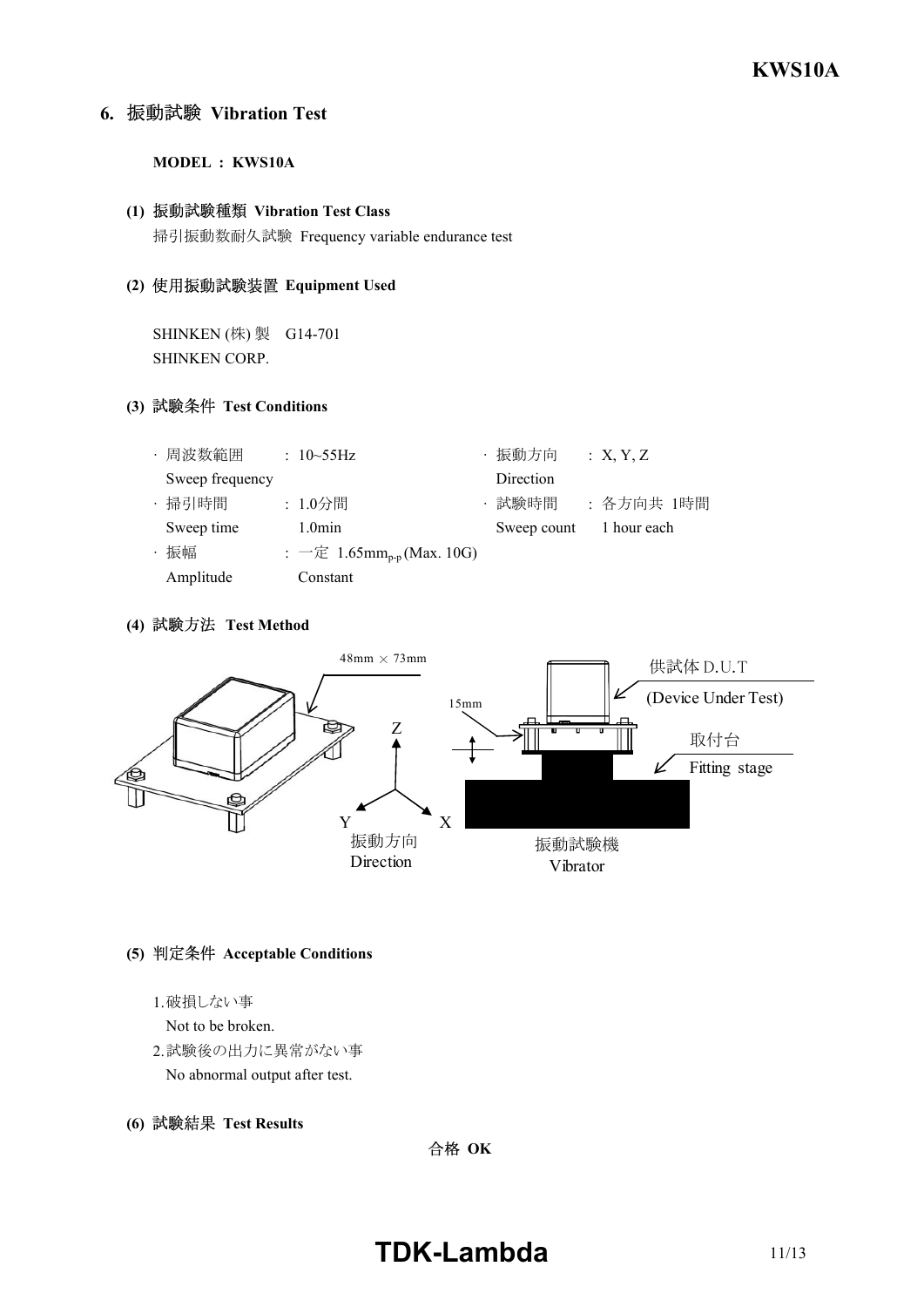## **7. ノイズシミュレート試験 Noise Simulate Test**

#### **MODEL : KWS10A**

#### **(1) Test Circuit and Equipment**



Equipment Used (Noise simulator) ノイズ研究所製 INS410 Noise Laboratory Co.,LTD

#### **(2) Test Conditions**

| ・入力電圧               | $: 100, 230$ VAC    | ・ノイズ雷圧         | : $0\sim2kV$               |
|---------------------|---------------------|----------------|----------------------------|
| Input voltage       |                     | Noise level    |                            |
| · 出力電圧              | : 定格                | ・位相            | : $0 \sim 360 \text{ deg}$ |
| Output voltage      | Rated               | Phase          |                            |
| · 出力電流              | $: 0\%, 100\%$      | ・極性            | $: +,-$                    |
| Output current      |                     | Polarity       |                            |
| · 周囲温度              | $: 25^{\circ}C$     | ・印加モード         | ・ノーマル                      |
| Ambient temperature |                     | Mode           | Normal                     |
| ・パルス幅               | : $50 \sim 1000$ ns | ・トリガ選択         | $:$ Line                   |
| Pulse width         |                     | Trigger select |                            |

#### **(3) Acceptable Conditions**

1.試験中、5%を超える出力電圧の変動のない事

The regulation of output voltage must not exceed 5% of initial value during test.

- 2.試験後の出力電圧は初期値から変動していない事 The output voltage must be within the regulation of specification after the test.
- 3.発煙・発火のない事 Smoke and fire are not allowed.
- **(4) Test Results**

合格 OK

# **TDK-Lambda** 12/13